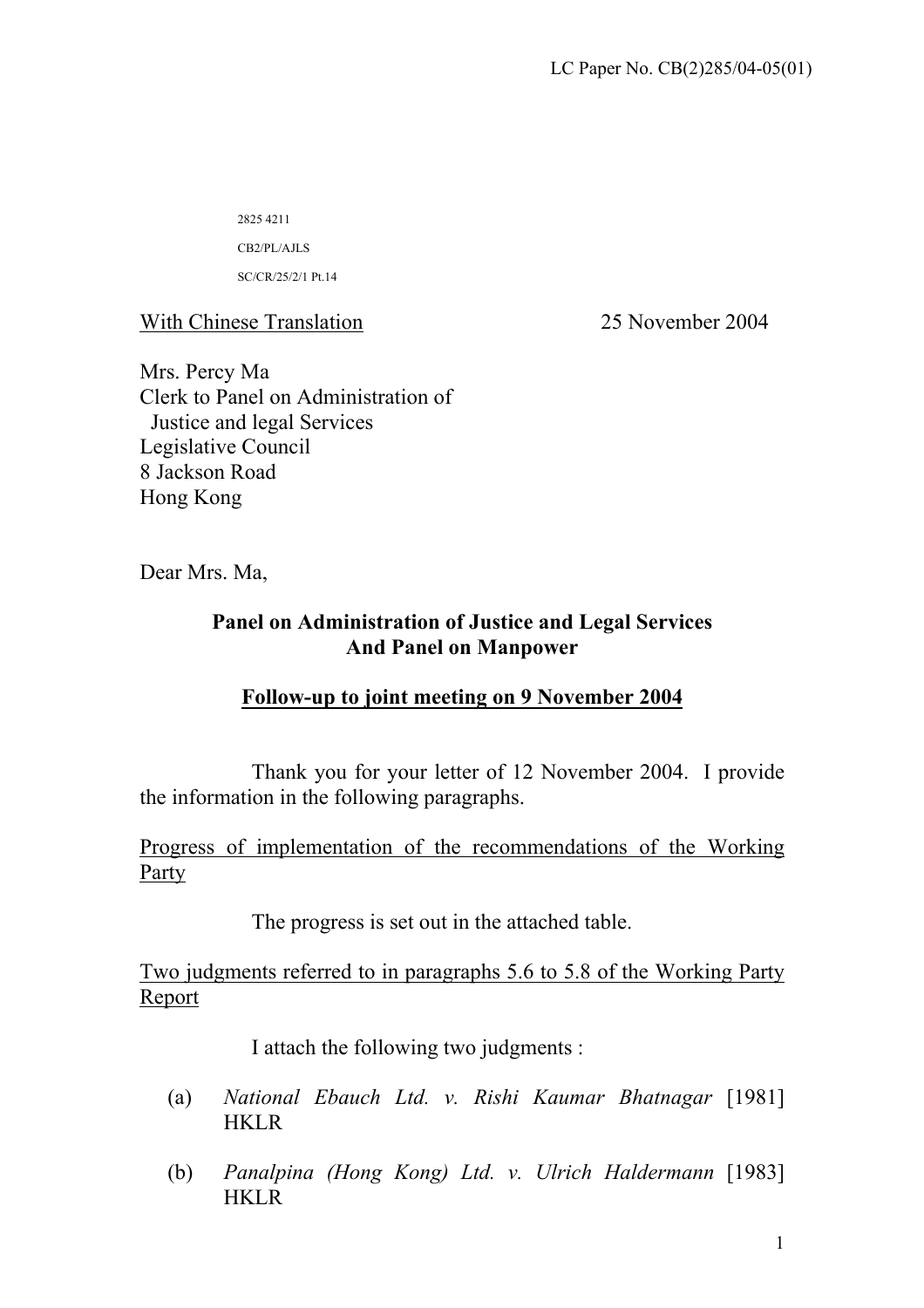# Analysis of the cases which took 7 months or more to conclude in 2003

Of the 11,385 claims concluded in 2003, about 4% (402 claims) took 7 months or more to complete. On average, these 402 claims underwent 1 callover hearing, 3 mention hearings and 2.5 trial hearings. The average number of claim items for each case was about 11.4, involving an average of 5.7 claimants and 1.5 defendants.

## Success rate of Bailiffs in executing court orders in respect of Labour Tribunal cases

For the past twelve months from 1 November 2003 to 31 October 2004, the Bailiffs' Office received 122 applications for execution. Of these applications, 22 were subsequently withdrawn by or withheld at the request of the applicants.

The Bailiffs proceeded with the execution of the remaining 100 applications. In 50 cases (i.e. 50%), they fully recovered the debts due to the claimants.

Yours sincerely,

 (Augustine L.S. Cheng) for Judiciary Administrator

Encl.

c.c. CM PPO Registrar, Labour Tribunal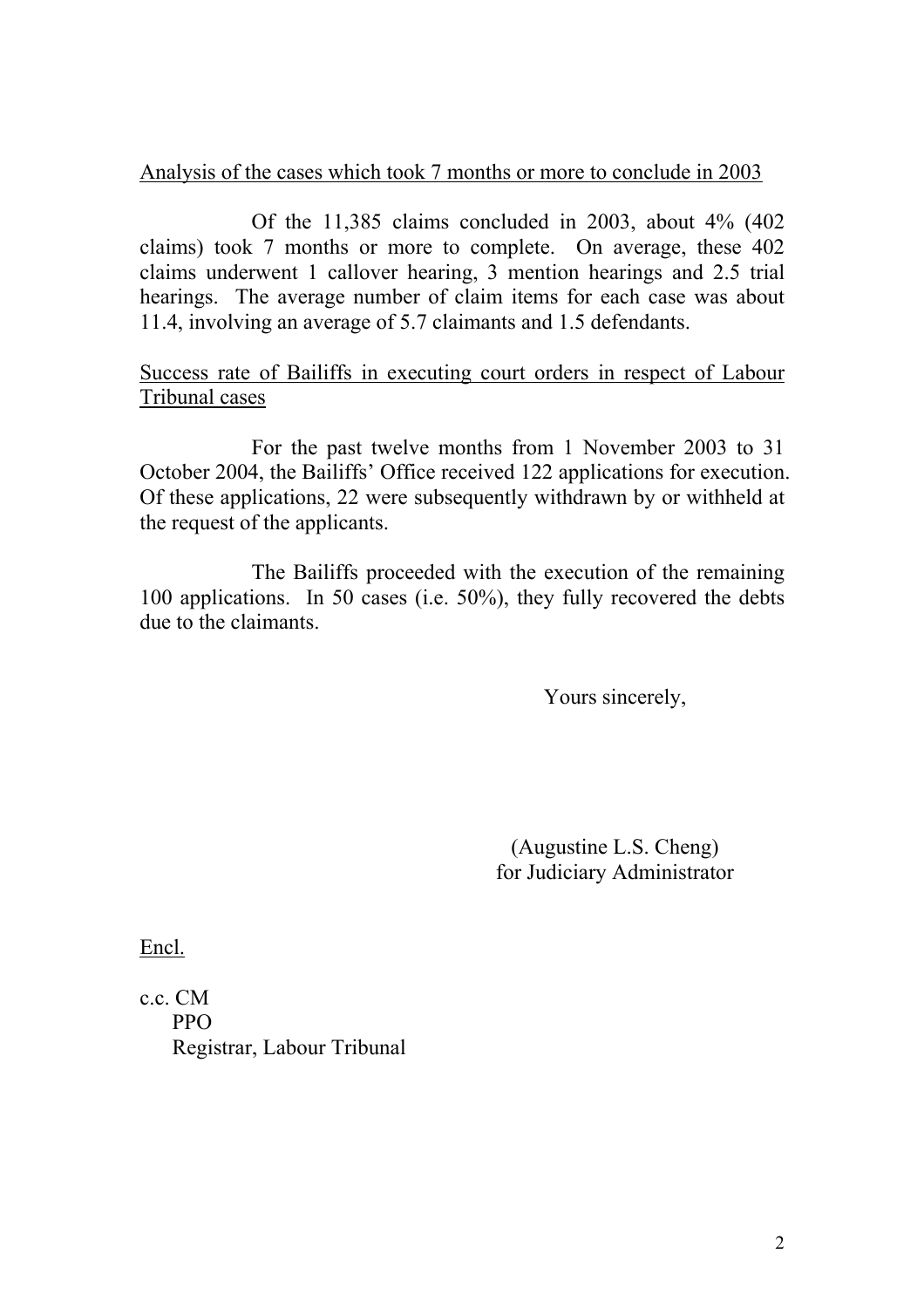## Progress of Implementation of Recommendations in the Report of the Working Party on the Review of the labour Tribunal as at 22 November 2004

|                | <b>Recommendation</b>                                                                                                                                                                                                                                                                                                                                                                                                                                                                                 | <b>Progress</b>                                                                 |
|----------------|-------------------------------------------------------------------------------------------------------------------------------------------------------------------------------------------------------------------------------------------------------------------------------------------------------------------------------------------------------------------------------------------------------------------------------------------------------------------------------------------------------|---------------------------------------------------------------------------------|
| 1.             | Schedule to the Labour Tribunal<br>The<br>Ordinance should be amended to put it<br>beyond doubt that the Labour Tribunal has<br>jurisdiction to deal with both liquidated and<br>unliquidated claims.                                                                                                                                                                                                                                                                                                 | Pending legislative<br>amendment.                                               |
| 2.             | The possibility of amending the Labour<br>Tribunal Ordinance to extend the jurisdiction<br>of the Labour Tribunal to cover claims<br>brought by the Mandatory Provident Fund<br>Authority under section<br>18(3)<br>of the<br>Mandatory Provident Fund<br><b>Schemes</b><br>Ordinance, Cap. 485 should be explored with<br>all interested parties including the MPFA and<br>the Labour Department.                                                                                                    | Pending legislative<br>amendment. Initial<br>discussions held with the<br>MPFA. |
| 3 <sub>1</sub> | The possibility of amending the Labour<br>Ordinance and other relevant<br>Tribunal<br>legislation to enable the Labour Tribunal to<br>include as part of an award, the employee's<br>contribution under the MPFSO, and to order<br>the amount to be paid out of the Tribunal to<br>the Mandatory Provident Fund Authority as if<br>the Authority is a party to the claim before the<br>Tribunal should be explored with<br>all<br>interested parties including the MPFA and the<br>Labour Department. | Pending legislative<br>amendment. Initial<br>discussions held with the<br>MPFA. |
| 4.             | Attempts at settlement should continue to be<br>undertaken in the Tribunal: Where the parties<br>wish, the Tribunal should assist the parties to<br>resolve their disputes by settlement.                                                                                                                                                                                                                                                                                                             | Implemented.                                                                    |
| 5.             | After a claim is filed in the Tribunal, except<br>in those cases where the parties had not<br>previously sought the assistance of the LRD,<br>there should only be one attempt by the<br>Tribunal at settlement at the call-over hearing.                                                                                                                                                                                                                                                             | Implemented.                                                                    |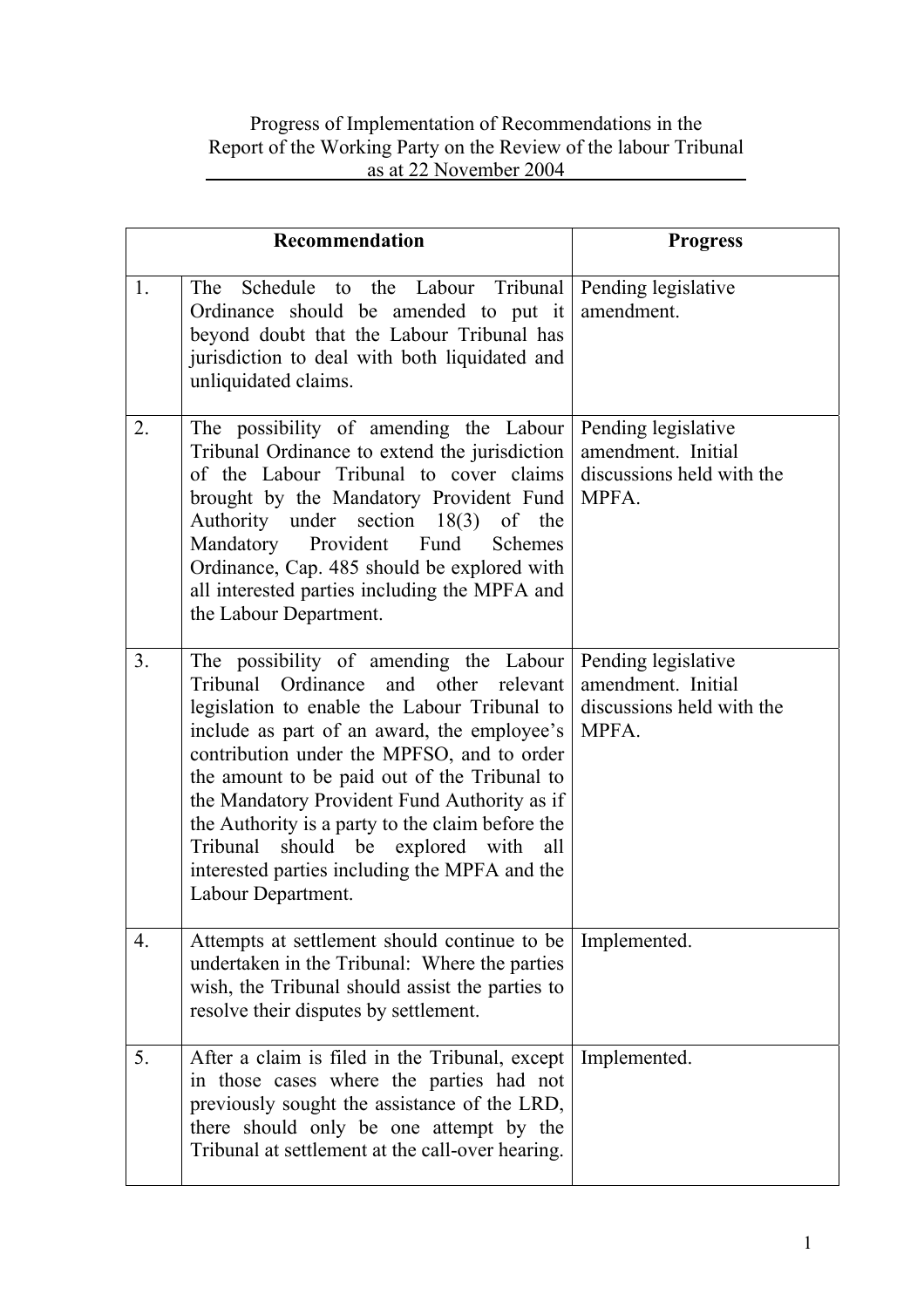|     | Recommendation                                                                                                                                                                                                                                                                                                                                       | <b>Progress</b>                                                  |
|-----|------------------------------------------------------------------------------------------------------------------------------------------------------------------------------------------------------------------------------------------------------------------------------------------------------------------------------------------------------|------------------------------------------------------------------|
| 6.  | Where the LRD has attempted conciliation   Implemented.<br>before the claim is brought in the Tribunal,<br>the TO dealing with inquiry of claims will not<br>attempt settlement with the parties.                                                                                                                                                    |                                                                  |
| 7.  | the<br><b>LRD</b><br>Where<br>has<br>attempted<br>not<br>conciliation before the claim is brought in the<br>Tribunal, the Settlement TO will assist the<br>parties to attempt settlement if the parties<br>wish to do so before the call-over hearing.                                                                                               | Implemented.                                                     |
| 8.  | At the call-over hearing, the PO would<br>explain the option of settlement and where the<br>parties wish, assist them to reach settlement<br>or in appropriate cases, refer them to the<br>Settlement TO for assistance.                                                                                                                             | Implemented.                                                     |
| 9.  | A TO who is involved in the inquiry of the<br>claim should not be involved in assisting the<br>PO in settling a claim.                                                                                                                                                                                                                               | Implemented.                                                     |
| 10. | A PO who has attempted settlement at the<br>call-over hearing of a claim should not<br>preside over the trial of it.                                                                                                                                                                                                                                 | Implemented.                                                     |
| 11. | should<br>The appointment<br>system<br>be<br>maintained.                                                                                                                                                                                                                                                                                             | No action required.                                              |
| 12. | The Tribunal should keep under constant<br>review the target waiting time for the<br>appointment system to see if any revision<br>should be made having regard to all relevant<br>factors.                                                                                                                                                           | Implemented. The waiting<br>time is currently about 5-6<br>days. |
| 13. | enabling detailed background Implemented.<br>Measures<br>information to be supplied by the parties to<br>the LRD and to be forwarded to the Tribunal<br>should be implemented. The New Form and<br>the referral arrangement under discussion<br>between the Labour Department and the<br>Judiciary should be put in place as soon as<br>practicable. |                                                                  |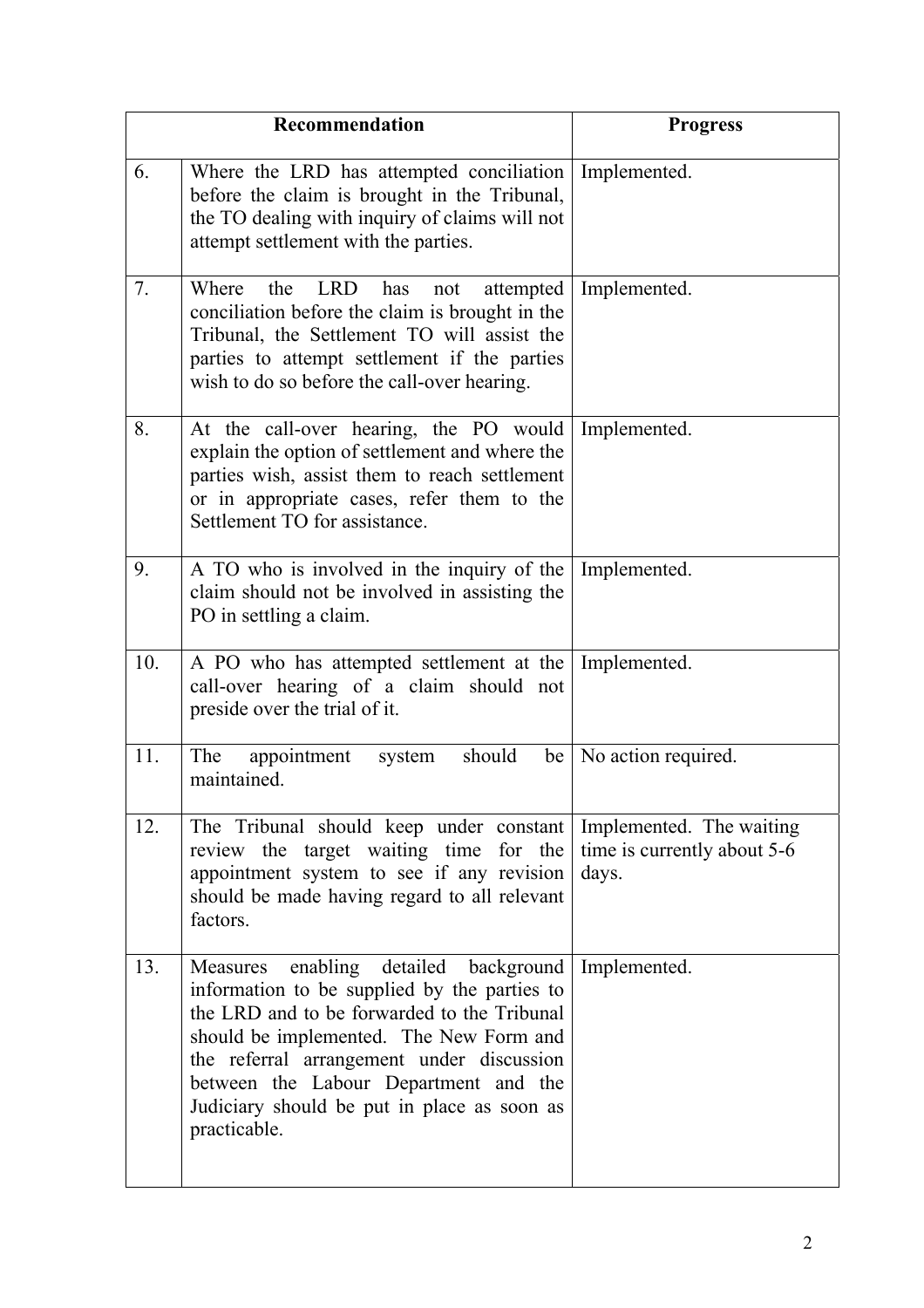|     | Recommendation                                                                                                                                                                                                                                                                                                                                    | <b>Progress</b>                   |
|-----|---------------------------------------------------------------------------------------------------------------------------------------------------------------------------------------------------------------------------------------------------------------------------------------------------------------------------------------------------|-----------------------------------|
| 14. | Pamphlets, leaflets or videos should be Being pursued.<br>produced to give the parties clear guidance on<br>the practice and procedure in the Tribunal,<br>what they are expected to do to prepare for<br>their case and for hearings and what they<br>should know in attending before the PO, in<br>enforcing an award and in lodging an appeal. |                                   |
| 15. | Section $13(1)$ of the Labour<br>Tribunal<br>Ordinance should be amended to provide that<br>a claim shall be fixed for hearing not earlier<br>than 20 days and not later than 45 days from<br>the filing of the claim, unless the parties agree<br>or the Presiding Officer directs otherwise.                                                    | Pending legislative<br>amendment. |
| 16. | Call-over cases should usually be listed<br>separately in the morning and afternoon<br>sessions.<br>This<br>arrangement<br>should<br>be<br>reviewed on a regular basis.                                                                                                                                                                           | Implemented.                      |
| 17. | At the conclusion of the interviews with the<br>Tribunal Officer and at the call-over hearing<br>before the Presiding Officer, a list should be<br>given to the parties setting out:                                                                                                                                                              | Implemented.                      |
|     | The documents and information that<br>(a)<br>they are required to provide to the<br>Tribunal and the other parties;                                                                                                                                                                                                                               |                                   |
|     | The time within which they should<br>(b)<br>the<br>documents<br>provide<br>and<br>information; and                                                                                                                                                                                                                                                |                                   |
|     | A warning about the consequences if a<br>(c)<br>party does not comply with the<br>direction for exchange of documents<br>and information.                                                                                                                                                                                                         |                                   |
| 18. | The Labour Tribunal Ordinance and/or the<br>Labour Tribunal (General) Rules should be<br>amended to enable the Presiding Officer to<br>impose sanctions in appropriate cases for<br>failure to comply with directions.                                                                                                                            | Pending legislative<br>amendment. |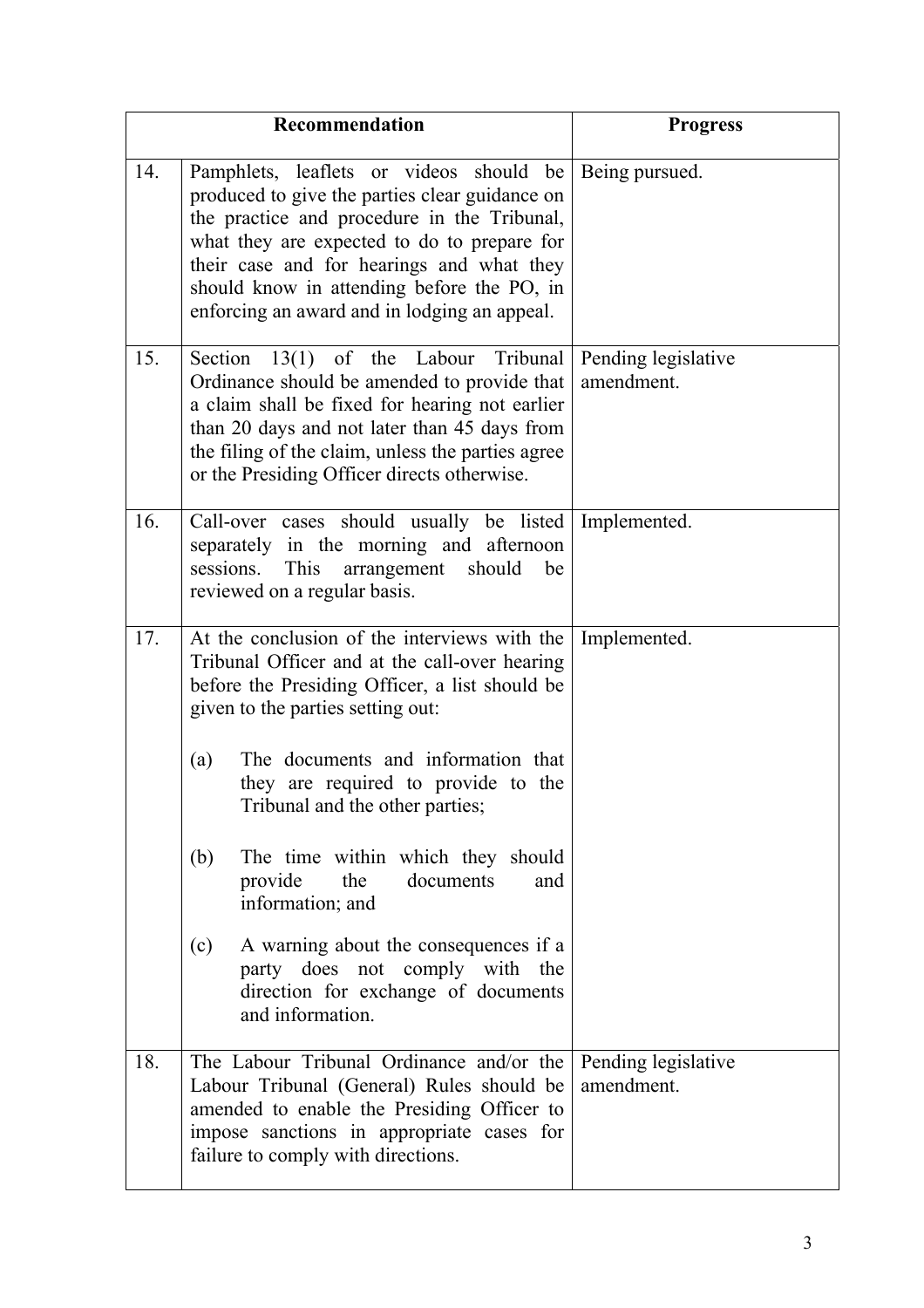|     | Recommendation                                                                                                                                                                                                                                                                                                                                 | <b>Progress</b>                   |
|-----|------------------------------------------------------------------------------------------------------------------------------------------------------------------------------------------------------------------------------------------------------------------------------------------------------------------------------------------------|-----------------------------------|
| 19. | The TO should, at the separate interviews<br>with the parties, direct the parties to provide<br>the Tribunal and serve on the other parties<br>copies of all the relevant documents, his own<br>statement and witness statements either<br>before or the latest at the call-over hearing.                                                      | Implemented.                      |
| 20. | If the TO's direction on disclosure of Implemented.<br>documents and statements has not been<br>complied with or if further disclosure is called<br>for, the PO at the call-over hearing should<br>give direction for such disclosure.                                                                                                         |                                   |
| 21. | The parties should be warned of<br>the  <br>consequences of failure to<br>full<br>make<br>disclosure as directed.                                                                                                                                                                                                                              | Implemented.                      |
| 22. | The Labour Tribunal Ordinance or the Labour<br>Tribunal (General Rules) should be amended<br>to provide that a party is under a duty not to<br>use the documents and information disclosed<br>by another party in the claim, other than for<br>the purpose of the Tribunal proceedings.                                                        | Pending legislative<br>amendment. |
| 23. | Presiding Officers should exercise more pro-<br>active case management in managing the<br>hearings and the trial, and should move<br>towards greater emphasis on due observance<br>of directions and time limits.                                                                                                                              | Implemented.                      |
| 24. | In general, the parties and the witnesses<br>should be encouraged to adopt their witness<br>statements as evidence at the trial so that they<br>can be taken as read.                                                                                                                                                                          | Implemented.                      |
| 25. | Pre-trial hearings should be reduced.<br>It <sup>1</sup><br>should be dispensed with in simple claims.<br>For claims that are not simple, one pre-trial<br>hearing should be the norm. Further pre-trial<br>hearings should only be conducted<br>in<br>exceptional cases involving large number of<br>parties and documents or complex issues. | Implemented.                      |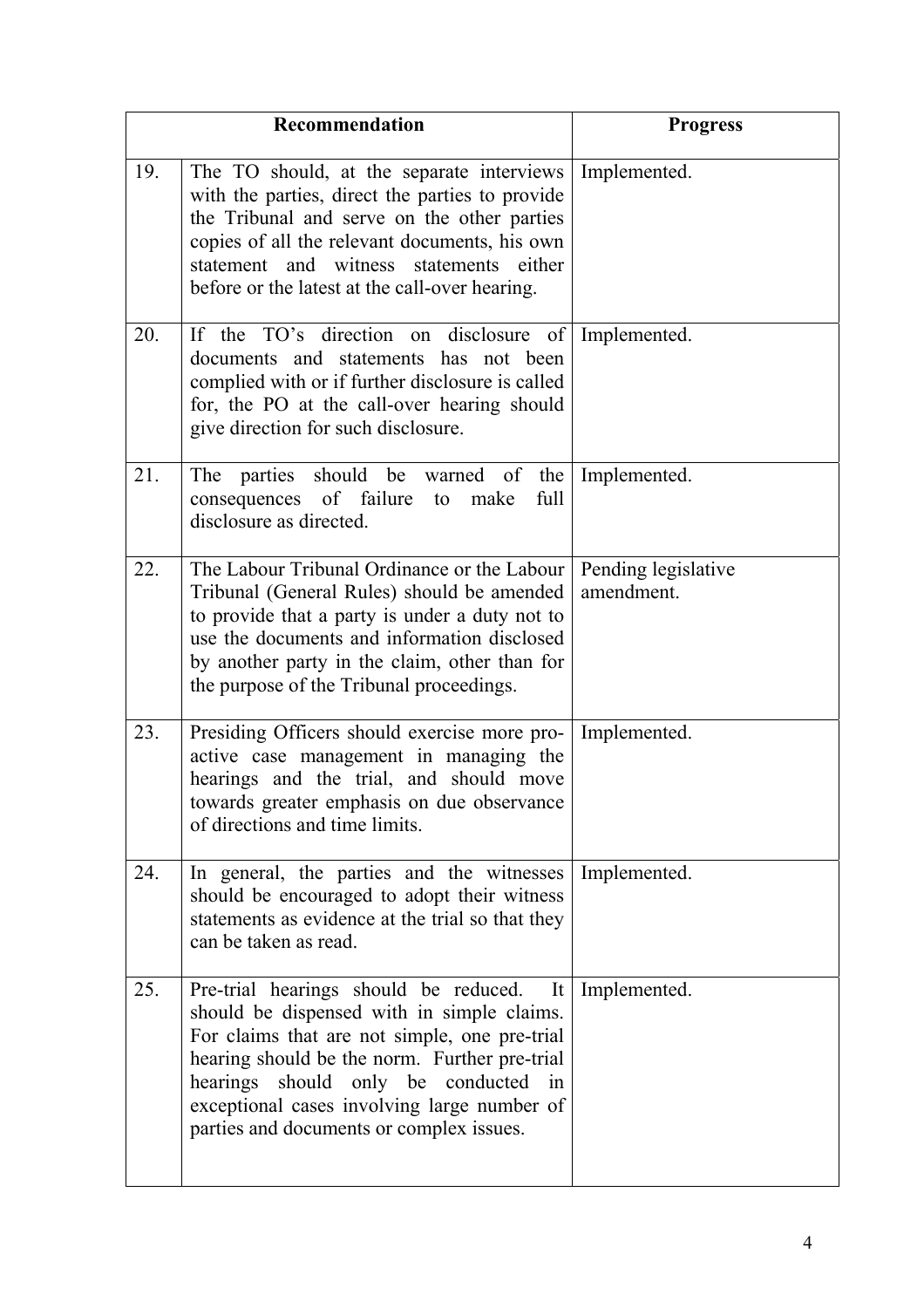|     | Recommendation                                                                                                                                                                                                                                                                                      | <b>Progress</b>                                                                                                                                                                                                                                                                                                                                                                   |
|-----|-----------------------------------------------------------------------------------------------------------------------------------------------------------------------------------------------------------------------------------------------------------------------------------------------------|-----------------------------------------------------------------------------------------------------------------------------------------------------------------------------------------------------------------------------------------------------------------------------------------------------------------------------------------------------------------------------------|
| 26. | If a trial overruns and has to be part heard, the<br>Tribunal should endeavour to list the resumed<br>hearing on an early date.                                                                                                                                                                     | Implemented.                                                                                                                                                                                                                                                                                                                                                                      |
| 27. | The power of the Presiding Officer to order<br>adjournment<br>security upon<br>should<br>be<br>extended by legislation to cases where the<br>Presiding Officer is satisfied that a party is<br>guilty of delaying the process.                                                                      | Pending legislative<br>amendment.                                                                                                                                                                                                                                                                                                                                                 |
| 28. | The power of the PO to order payment into<br>Tribunal or to give security upon<br>the<br>application for review should be extended by<br>legislation to cases where the PO is satisfied<br>that the application is devoid of merit and/or<br>is made with a view to delaying the process.           | Pending legislative<br>amendment.                                                                                                                                                                                                                                                                                                                                                 |
| 29. | The Judiciary Administration should consider<br>how the implementation of the package of<br>Recommendations 4 to 28 above will benefit<br>application of information<br>from<br>the<br>technology and be supported by revised<br>workflow and work practices in the Tribunal<br>Registry.           | The information systems in<br>the Labour Tribunal have been<br>revamped to cope with the<br>streamlined process. The<br>Tribunal Officers have been<br>reorganised into teams for the<br>purpose of work assignment.<br>The revised arrangements will<br>also promote collaborative<br>efforts among team members<br>and facilitate communication<br>with the Presiding Officers. |
| 30. | The proposal to cap or limit the costs on $\vert$ No action required.<br>appeal to the same kinds of costs as are<br>recoverable in the Tribunal itself should not<br>be introduced.                                                                                                                |                                                                                                                                                                                                                                                                                                                                                                                   |
| 31. | The proposal of not awarding costs against an<br>unsuccessful party in a Tribunal appeal,<br>except where that party has acted vexatiously,<br>abusively, disruptively or unreasonably, or<br>that the bringing or conducting of the appeal<br>have been misconceived, should not be<br>introduced. | No action required.                                                                                                                                                                                                                                                                                                                                                               |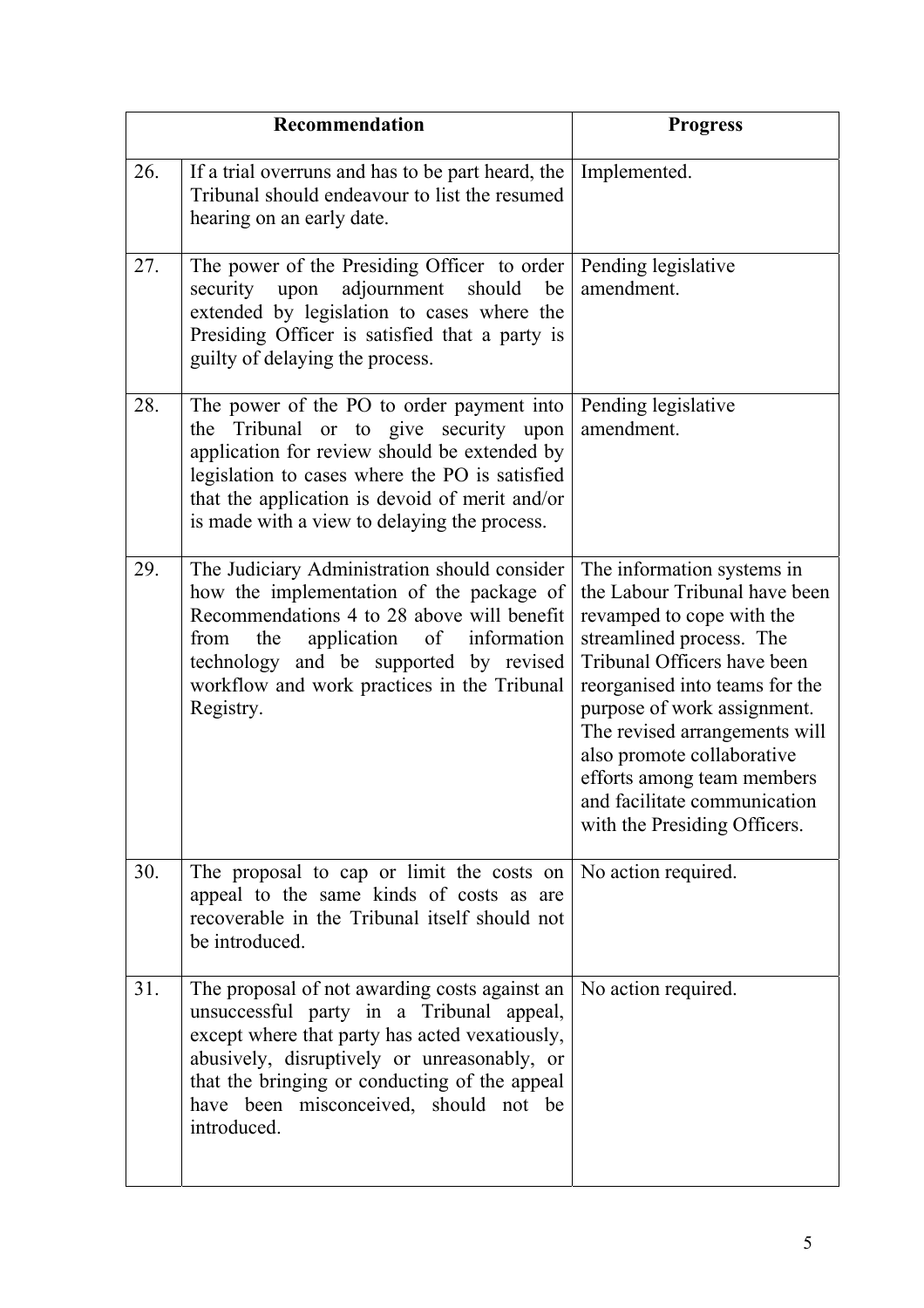|     | <b>Recommendation</b>                                                                                                                                                                                                                                                                                                                      | <b>Progress</b>                                                                                                                                                                                                                                                                                                              |
|-----|--------------------------------------------------------------------------------------------------------------------------------------------------------------------------------------------------------------------------------------------------------------------------------------------------------------------------------------------|------------------------------------------------------------------------------------------------------------------------------------------------------------------------------------------------------------------------------------------------------------------------------------------------------------------------------|
| 32. | Rule 12 of the Labour Tribunal (General)<br>Rules should be repealed so that an award of<br>the Labour Tribunal may be registered and<br>enforced within 6 years.                                                                                                                                                                          | Pending legislative<br>amendment.                                                                                                                                                                                                                                                                                            |
| 33. | The present practice on the selection and<br>posting of judicial officers to act as POs in the<br>Tribunal that aims<br>at developing<br>and<br>maintaining a pool of POs competent and<br>experienced in dealing with employment<br>disputes in the Tribunal should be continued.                                                         | No action required.                                                                                                                                                                                                                                                                                                          |
| 34. | Through the Judicial Studies Board, training<br>on local employment conditions and common<br>trade practices, trends and development in<br>employment<br>disputes resolution<br>and<br>employment law, pro-active<br>case<br>management and interpersonal skills should<br>be provided to newly appointed and serving<br>PO <sub>s</sub> . | Being pursued on an on-going<br>basis.<br>In July 2004, the Judicial<br>Studies Board organised a<br>seminar "From Mediation to<br>Complaint – Sharing of<br>Experience" in which<br>Presiding Officers (and<br>potential ones) and Tribunal<br>Officers participated.                                                       |
| 35. | The Judiciary Administrator should be asked<br>consider introducing<br>training<br>and<br>to<br>development programmes for TOs with a<br>view to enhancing their skills in relation to Six Tribunal Officers attended<br>investigation and in conducting settlement<br>discussions.                                                        | Being pursued on an on-going<br>basis.<br>a two-day basic mediation<br>course organised by the Hong<br>Kong Baptist University in<br>July 2004. Nine Tribunal<br>Officers are attending an<br>Advanced Training Course in<br>Mediation Practice organised<br>by the Chinese University of<br>Hong Kong from October<br>2004. |
| 36. | The Judiciary Administrator should give<br>developing tailor-made<br>consideration to<br>courses for Registry staff in the Tribunal that<br>meet their specific needs.                                                                                                                                                                     | Being pursued on an on-going<br>basis.                                                                                                                                                                                                                                                                                       |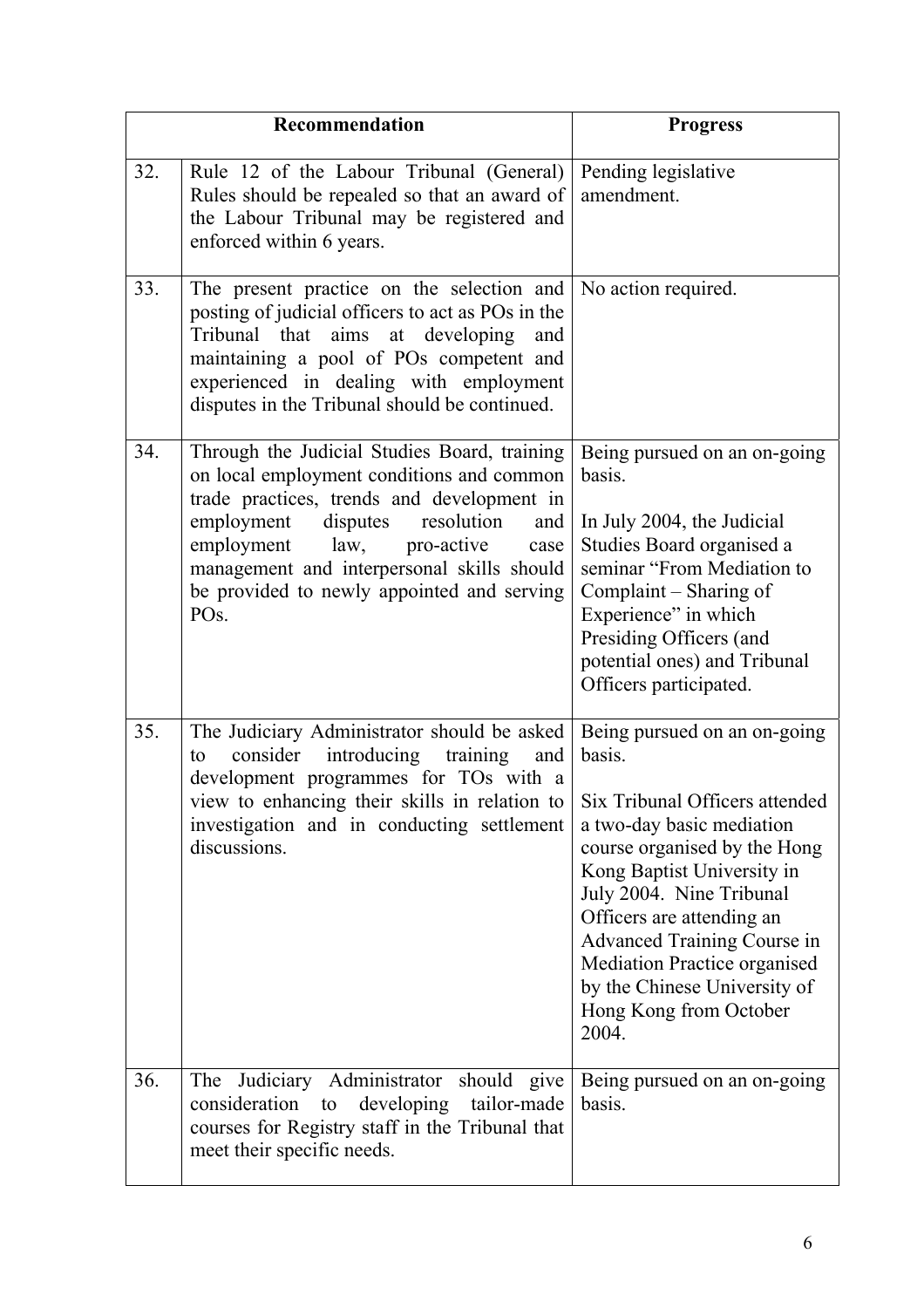|     | Recommendation                                                                                                                                                                       | <b>Progress</b>                                                                                                                                                                       |
|-----|--------------------------------------------------------------------------------------------------------------------------------------------------------------------------------------|---------------------------------------------------------------------------------------------------------------------------------------------------------------------------------------|
| 37. | separate and purpose-built premises in a Plans being drawn up to<br>Magistrates Court Building is a possible and the old South Kowloon<br>suitable location that should be explored. | The Labour Tribunal should be relocated to a   Necessary funding obtained.<br>convenient location. The old South Kowloon   implement the relocation to<br>Magistrates Court Building. |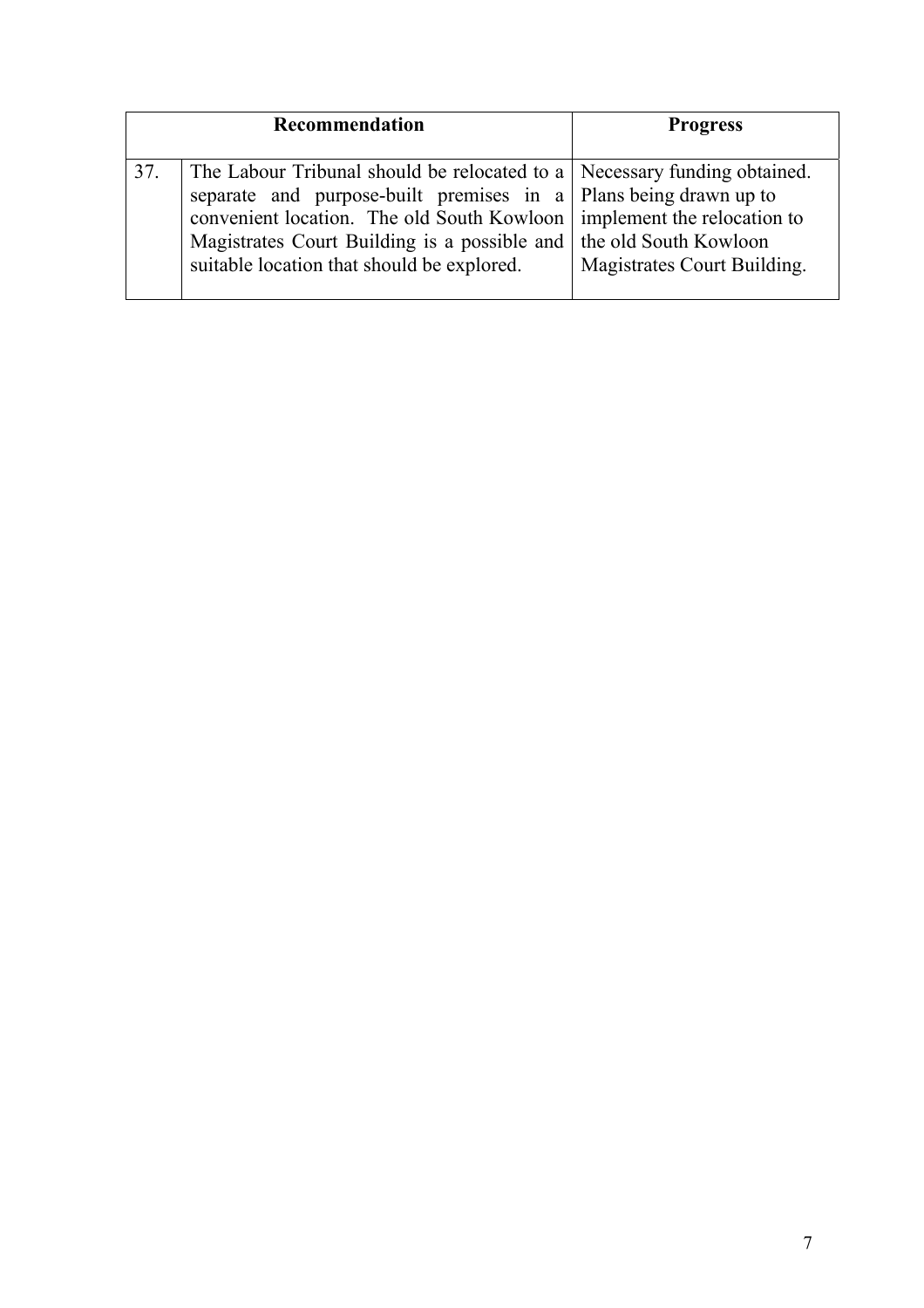|                                                                                                                                                                                                                                                                                                                                                                                                                                                                                                                                                                                                                      |           |                         | HC          |
|----------------------------------------------------------------------------------------------------------------------------------------------------------------------------------------------------------------------------------------------------------------------------------------------------------------------------------------------------------------------------------------------------------------------------------------------------------------------------------------------------------------------------------------------------------------------------------------------------------------------|-----------|-------------------------|-------------|
| 114                                                                                                                                                                                                                                                                                                                                                                                                                                                                                                                                                                                                                  |           |                         |             |
| National Ebauch Ltd.                                                                                                                                                                                                                                                                                                                                                                                                                                                                                                                                                                                                 | Plaintiff | A                       | A           |
| <b>AND</b>                                                                                                                                                                                                                                                                                                                                                                                                                                                                                                                                                                                                           |           |                         |             |
| Rishi Kaumar Bhatnagar                                                                                                                                                                                                                                                                                                                                                                                                                                                                                                                                                                                               | Defendant |                         |             |
|                                                                                                                                                                                                                                                                                                                                                                                                                                                                                                                                                                                                                      |           | B                       | B           |
| (High Court)<br>(Civil Action No. 221 of 1980)                                                                                                                                                                                                                                                                                                                                                                                                                                                                                                                                                                       |           | 「大きなのでもないところをする         |             |
| Roberts, C.J.                                                                                                                                                                                                                                                                                                                                                                                                                                                                                                                                                                                                        |           | $\overline{\mathbf{C}}$ | C           |
| 19th January 1981.                                                                                                                                                                                                                                                                                                                                                                                                                                                                                                                                                                                                   |           |                         |             |
| Courts practice and procedure-Labour Tribunal-jurisdiction-claim for unliquidated damages--Labour<br>Tribunal Ordinance, Cap. 25, s. 7.                                                                                                                                                                                                                                                                                                                                                                                                                                                                              |           |                         |             |
| In a statement of claim, the plaintiff alleged that the defendant, a former employee of the plaintiff, had<br>terminated his employment in circumstances which amounted to a breach of his contract of employment. The<br>plaintiff further alleged that before he left his employment the defendant induced some of his fellow employees<br>to leave the plaintiff's employment thereby causing the plaintiff to suffer loss. The plaintiff claimed unliquidated<br>damages for breach of contract.<br>Section 7 of the Labour Tribunal Ordinance confers exclusive jurisdiction on the Labour Tribunal in relation |           | D                       | D           |
| to a claim for a sum of money arising out of a breach of contract of employment.<br>On the hearing of a preliminary point as to whether the High Court had jurisdiction to entertain the claim the<br>point at issue was whether "a claim for a sum of money" included a claim for unliquidated damages.                                                                                                                                                                                                                                                                                                             |           | É                       | E           |
| Held:<br>The phrase "a claim for a sum of money" does not include a claim for unliquidated damages.                                                                                                                                                                                                                                                                                                                                                                                                                                                                                                                  |           | Ŷ                       |             |
| The High Court had jurisdiction to entertain the claim.                                                                                                                                                                                                                                                                                                                                                                                                                                                                                                                                                              |           | $\mathbf F$             | $\mathbf F$ |
| Order accordingly.                                                                                                                                                                                                                                                                                                                                                                                                                                                                                                                                                                                                   |           |                         |             |
| J. Bleach instructed by Johnson, Stokes & Master for the plaintiff.<br>Mrs. P. Graham instructed by H.A. Hoosenally & Co. for the defendant.                                                                                                                                                                                                                                                                                                                                                                                                                                                                         |           |                         |             |
| Cases cited in argument but not mentioned in the judgment:-                                                                                                                                                                                                                                                                                                                                                                                                                                                                                                                                                          |           |                         |             |
| James Marsh Thommos v. Spancer Stuart & Associates (H.K.) Labour Tribunal Claim 2352/79<br>1.<br>unreported.<br>Lowther v. Clifford, [1927] 1 K.B. 130.<br>2.                                                                                                                                                                                                                                                                                                                                                                                                                                                        |           | $G-G$                   |             |
| Roberts, C.J.:-                                                                                                                                                                                                                                                                                                                                                                                                                                                                                                                                                                                                      |           | $\sim$ 1                |             |
| I have to decide a preliminary point of iurisdiction                                                                                                                                                                                                                                                                                                                                                                                                                                                                                                                                                                 |           | H H                     |             |

I have to decide a preliminary point of jurisdiction.

The statement of claim alleges that the defendant, a former employee of the plaintiff, terminated his employment in circumstances which amounted to a breach of his contract of employment in that he left before the end of the period of notice required by it.

The statement of claim further alleges that, before he left this employment, he induced some of his fellow employees to leave the plaintiff's employment, to the detriment of the plaintiff.

The pleading does not specify in terms, whether the claim for damages which the plaintiff is said to suffer as a result of the inducement was based on an implied term of good faith in the contract of employment between the plaintiff and the defendant or upon the separate tort of inducement of breach of contract, which does not depend on an employer/employee relationship.

dama Ordin relativ I ha a brea the ru 1979 t In t

 $\mathbf{I}$   $\mathbf{I}$   $\mathbf{I}$ 

 $\mathbf{J}$ 

which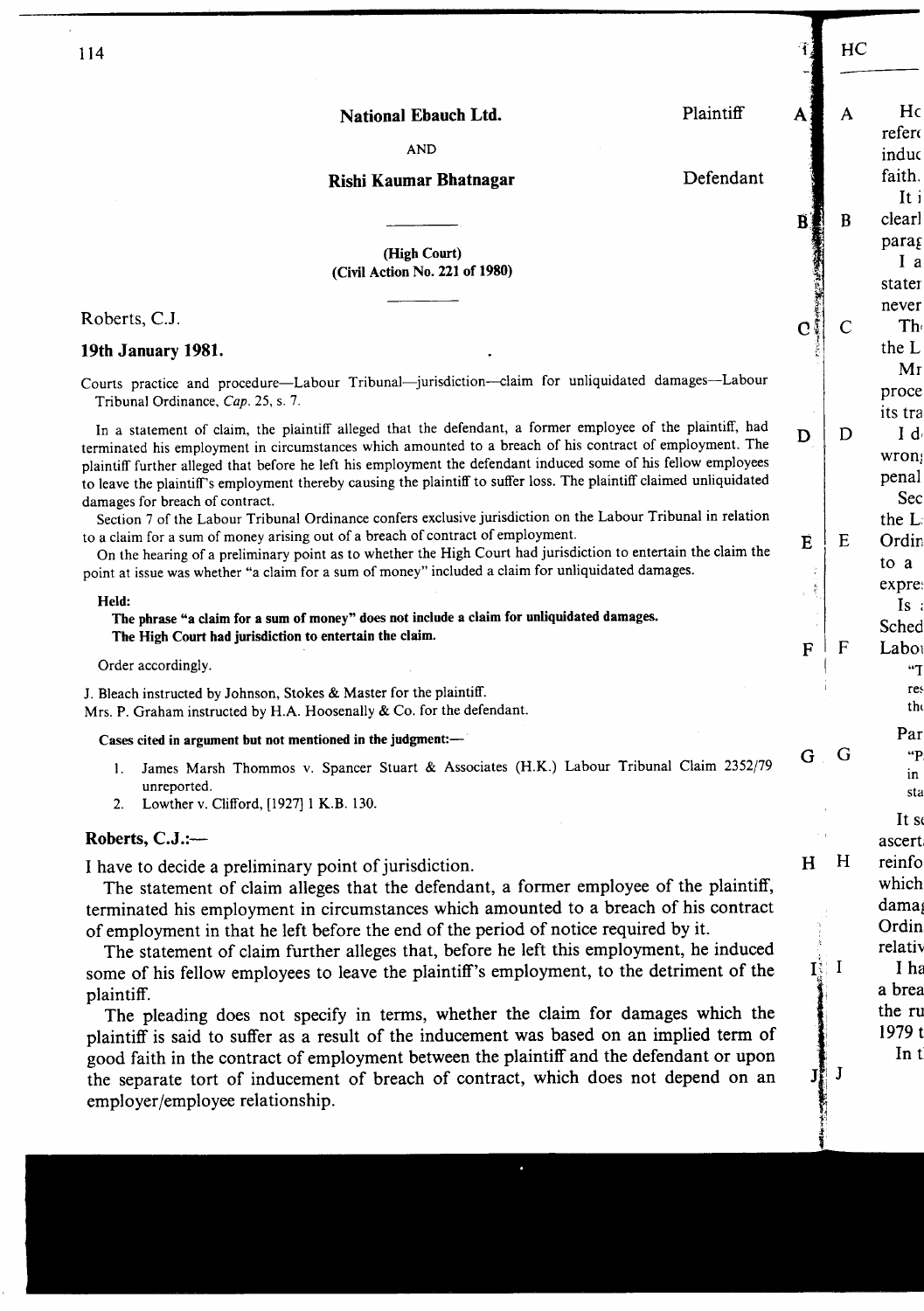B

 $\mathbf C$ 

D

 $E$ 

 $F$ 

G

 $^{\prime}$  (  $^{\prime}$ 

∤H  $H$ 

 $\mathbf{I}$  i

I

 $iff$ 

idant

abour

ff. had

nt. The

ployees

uidated

elation

aim the

 $\overline{B}$ 

 $\overline{C}$ 

D

 $E$ 

 $\overline{F}$ 

G

 $\mathbf{A}$ However, the prayer contains a claim for damages for breach of contract and makes no  $\mathbf{A}$ reference to tort. I must, therefore, conclude that what is alleged is that the defendant had induced persons to leave the plaintiff's employment in breach of the implied term of good faith.

It is perhaps worth nothing in passing that had the claim been framed in tort it would clearly have been excluded from the jurisdiction of the Labour Tribunal by virtue of paragraph 3 of the Schedule to the Labour Tribunal Ordinance (Cap. 25).

I agree with Mr. Bleach's submission that, although the plaintiff, in para. 8 of the statement of claim, includes an estimate of part of the damage which he has suffered, nevertheless, the nature of the prayer is such that it is a claim for unliquidated damages.

The question to be determined is whether such a claim falls within the jurisdiction of the Labour Tribunal or not.

Mrs. Graham submitted that the proper course for the plaintiff was to have instituted proceedings in the Labour Tribunal and to have waited for the Labour Tribunal to order its transfer to the High Court if it thought fit.

I do not think that this is so. The plaintiff is entitled to take the risk of starting in the wrong forum if he wishes to do so. If he has chosen the wrong forum, he will inevitably be penalized in costs and the action will be sent to the place where it should have started.

Section 7 of the Labour Tribunal Ordinance (Cap. 25) confers exclusive jurisdiction on the Labour Tribunal in relation to those claims which are specified in the Schedule to the Ordinance. Paragraph 1 of that Schedule confers jurisdiction on the Tribunal in relation to a "claim for a sum of money", which arises from the breach of a term, whether expressed or implied, in the contract of employment.

Is a claim for liquidated damages "a sum of money" within the meaning of that Schedule? Paragraph 1 of the Explanatory Memorandum, which was annexed to the Labour Tribunal Bill on its publication states-

"This Bill establishes a tribunal, to be known as the Labour Tribunal, the jurisdiction of which is at present restricted to claims in respect of liquidated sums arising out of a breach of contract of employment, though there is provision for its jurisdiction to be changed by resolution of the Legislative Council."

Paragraph 3 contains a passage, which is to the same effect—

"Part III deals with the jurisdiction of the tribunal. Clause 7 confers on the tribunal the jurisdiction set out in the Schedule. This is limited to claims for money arising out of a breach of contract of employment or statutory duty."

It seems to me that the ordinary meaning of the phrase "a sum of money" is that it is an ascertained sum. This view, so far as the Labour Tribunal Ordinance is concerned, is reinforced by the passages to which I have referred in the Explanatory Memorandum, which indicate that the intention of the Legislature was to exclude claims for unliquidated damages. This seems to me to be in accordance with the general intention of the Ordinance, which was to provide a simple informal forum without lawyers to deal with relatively simple claims which can be easily quantified.

I have, therefore, come to the conclusion that a claim for a sum of money arising from a breach of contract, does not include a claim for unliquidated damages. I thus agree with the ruling of Mr. Eric Li, the Presiding Officer in Labour Tribunal Claim No. 2352 of 1979 to the same effect.

In the result, therefore, I find that this court has jurisdiction to try the action.

Order accordingly.

2352/79

aintiff, ontract nduced  $\pm$  of the

ich the erm of or upon on an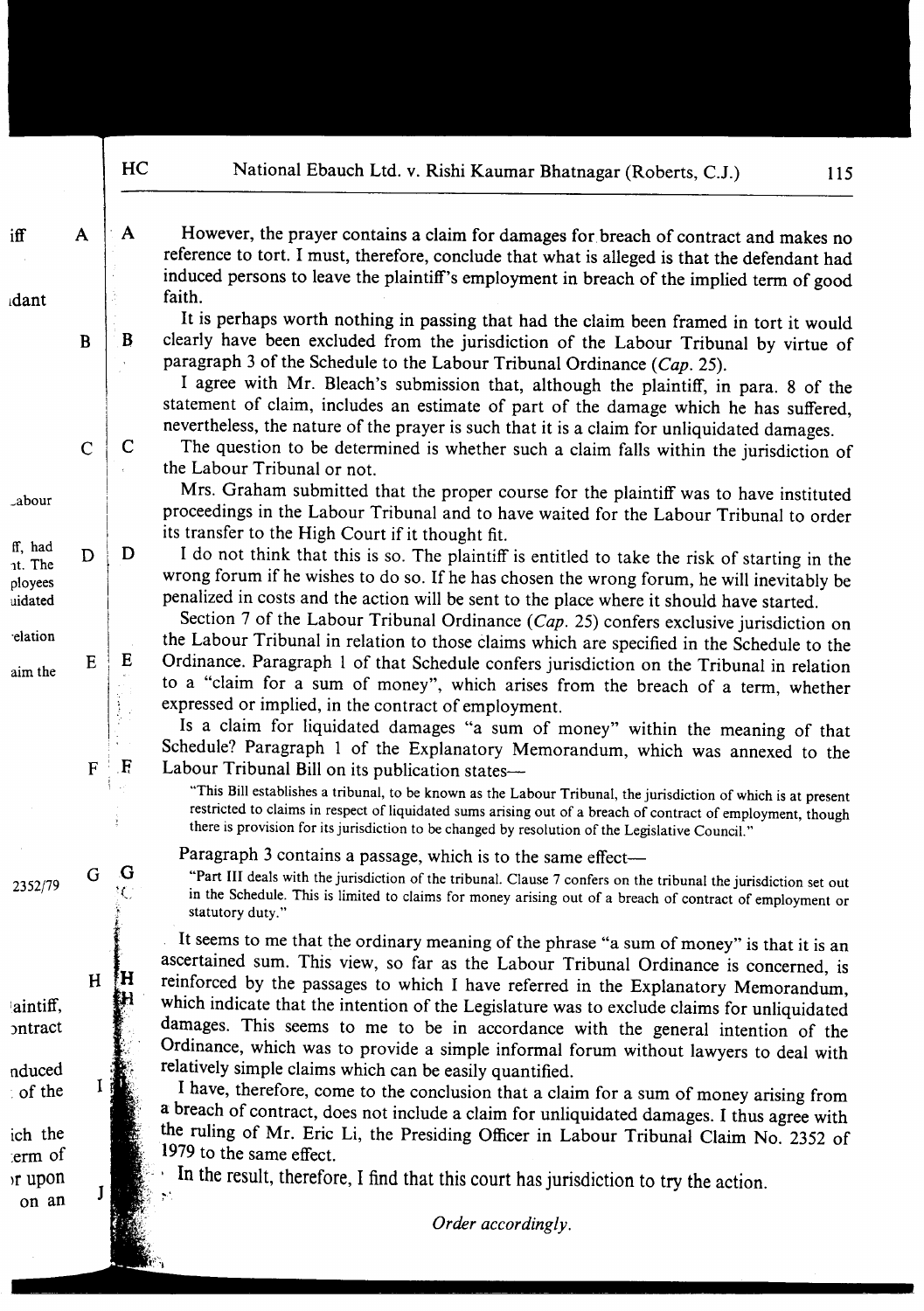

fu re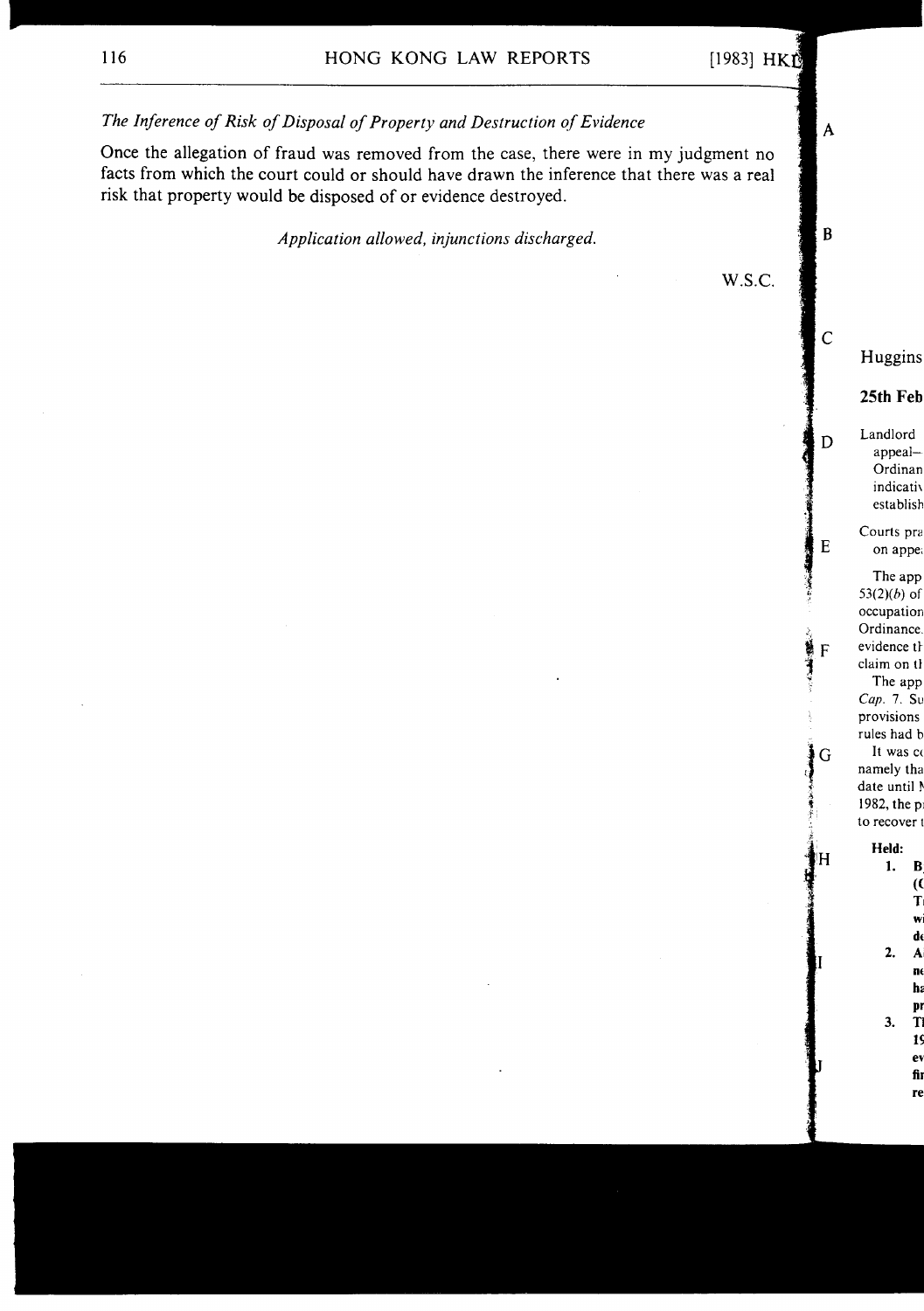9831 HKLR

| on the        |
|---------------|
| <b>Matter</b> |
| rrister,      |
| cate to       |
| re with       |
|               |
| clusion       |
| $-4$          |

it issue n.

Panalpina (Hong Kong) Ltd.

Plaintiff

275

**AND** 

## **Ulrich Haldemann**

Defendant

(High Court) (Civil Action No. 9664 of 1982)

 $\overline{C}$   $\overline{C}$ Hunter, J.

 $\ddot{\mathbf{B}}$  $\overline{\mathbf{R}}$ 

## 16th May 1983; 16th June 1983.

- Master and servant---claim and counterclaim in High Court--counterclaim for quantified but liquidated  $\mathbf{D}$ damages—High Court most suitable forum—but exclusive jurisdiction given to Labour Tribunal under Labour Tribunal Ordinance-no discretion in High Court-compelled to stay counterclaim contrary to merits. (Stewart & Others v. The Hong Kong Philharmonic Society Limited H.C. Action 3031/79, unreported followed; The National Ebauch Ltd. v. Rishi Kaumar Bhatnagar [1981] HKLR 114 not followed.)
- The defendant was employed by the plaintiff initially for 26 months with provision for automatic continuance  $E$ for a like period in the absence of prior determination; the terms of employment including remuneration and a wide variety of fringe benefits such as accommodation, travel etc. were contained in a written contract. This was automatically renewed for the further term of 26 months but defendant was then dismissed when there was some  $14\frac{1}{2}$  months still to run. During the contractual period the plaintiff kept a running ledger account in the defendant's name which was debited with various payments made to him or on his behalf. At the time of the defendant's dismissal this account showed a balance in the plaintiff's favour of \$35,828.02.
	- On 14th October 1982 the plaintiff issued a writ for this sum on "an account stated and acknowledged". The plaintiff sought summary judgment. The defendant put in a defence and counterclaim which:-
		- (1) Admitted the debit balance in the account.
		- (2) Asserted a failure to credit the account with a sum of \$40,936.00 and a contractual right of set off. Alternatively it sought set off.
		- (3) Claimed the balance between these two sums and
		- (4) Claimed damages for wrongful dismissal.

On 24th December 1982 the Master gave the plaintiff judgment on the claim under Order 14, but ordered a stay of execution on the counterclaim. The plaintiff then launched the present summons asking for

- (1) The striking out of the counterclaim on the basis that the Labour Tribunal has exclusive jurisdiction to determine it: and
- (2) The removal of the stay of execution.
- $H$ The defendant argued that the High Court has jurisdiction to hear claims for unliquidated damages whilst the Lands Tribunal's jurisdiction is limited to claims for liquidated damages (National Ebauch Ltd. v. Rishi Kaumar Bhatnagar [1981] HKLR 114).

#### Held:

- $1.$ Section 7 of the Labour Tribunal Ordinance  $Cap.$  25 provides (1) The Tribunal shall have jurisdiction to inquire into, hear and determine the claims specified in the schedule and (2) Save as is provided in this ordinance, no claim within the jurisdiction of the tribunal shall be actionable in any court in Hong Kong. The operative words in the schedule are:-
	- "1. A claim for a sum of money which arises from-
	- (a) the breach of a term, whether express or implied, of a contract of employment ...
	- 3. Notwithstanding paragraphs 1 and 2, the tribunal shall not have jurisdiction to hear and determine a claim for a sum of money, or otherwise in respect of a cause of action, founded in tort whether arising from a breach of contract or a breach of duty imposed by a rule of common law or by any enactment."

 $M.R.$ 

 $\overline{F}$ 

I

 $\mathbf{J}$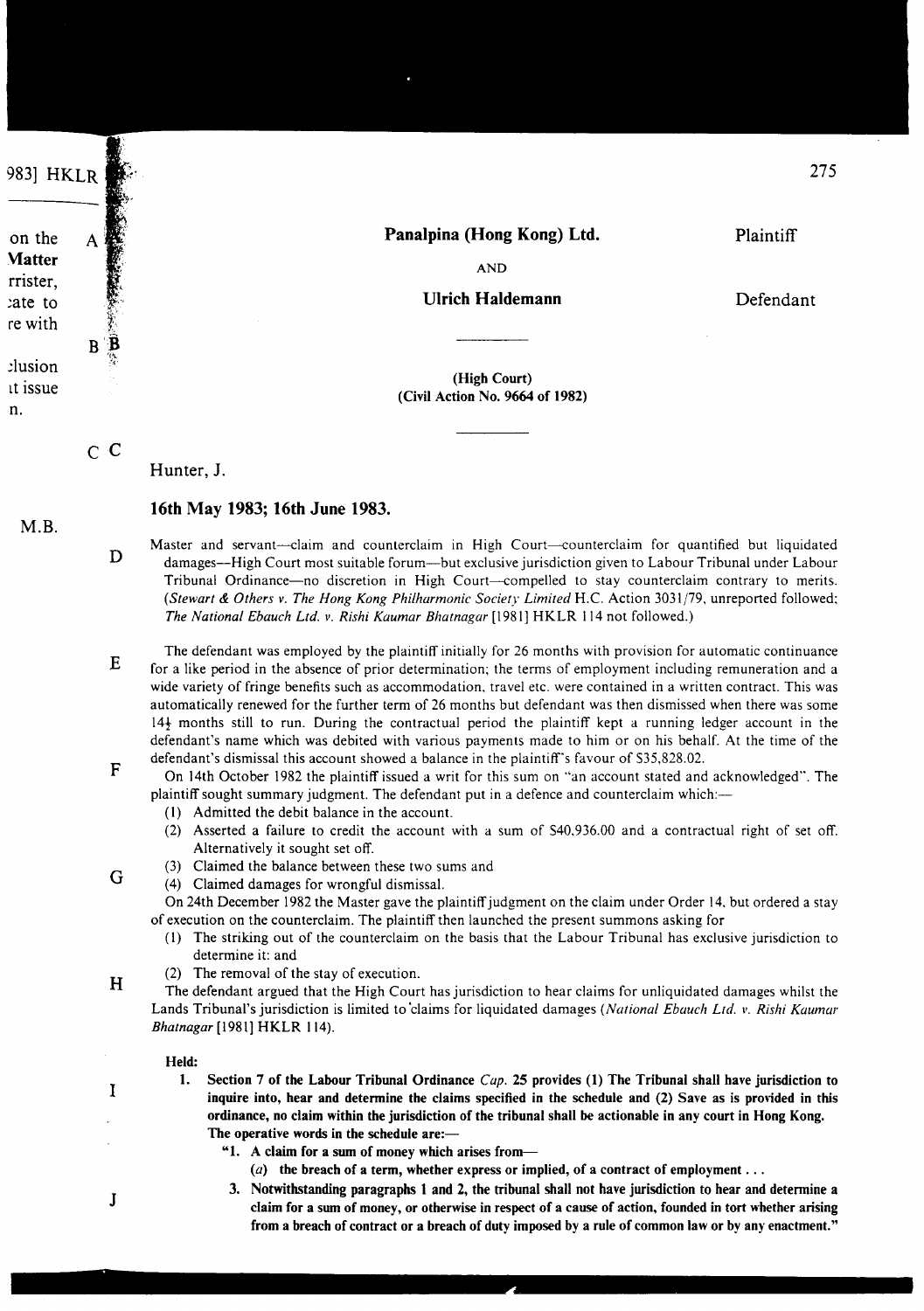HONG KONG LAW REPORTS

# [1983] HKWHC

 $\mathbf{A}$ 

 $\overline{C}$ 

- Practically every case involving a breach of service agreement gives arise to a claim for unliquidated  $2<sup>1</sup>$ damages (Yip Wan-chiu v. Magnificent Industrial Ltd. [1974] HKLR 183). The phrase "sum of monev" must be construed in the light of the fact that practically every claim for "breach of a term . . . of a contract" will be for damages unliquidated in law but quantified in practice. It follows that the phrase must cover such claims.
- 3. The legislature anticipated a "quantified" claim and a claim that was "ascertained" or ascertainable but this does not make the claim one for liquidated damages, nor does it limit the Tribunal's jurisdiction to such claims. The same conclusion was reached by O'Connor, J. on 18th December 1979 in Stewart and Others v. The Hong Kong Philharmonic Society Limited.
- 4. This case raises potentially difficult questions on measure of damages and mitigation and cries out for legal representation in the interest both of the parties and the court. It is to be hoped that the Tribunal will exercise its discretion to decline jurisdiction, and refer the matter back to the High Court.

Order that (1) all proceedings on the counterclaim be stayed.

(2) the stay of execution on the judgment shall continue until the issues raised by the counterclaim are determined either by the Labour Tribunal or in the event of referral back by the High Court.

(3) Liberty to apply.

Benjamin Yu instructed by Ronald Wong  $&$  Co. for the plaintiff. Miss Ma of S. P. Ma & Co. for the defendant.

### Cases cited in the judgment:-

- 1. National Ebauch Ltd. v. Rishi Kaumar Bhatnagar [1981] HKLR 114
- $2^{\circ}$ Yip Wan-chiu v. Magnificent Industrial Ltd. [1974] HKLR 183
- $3.$ Stewart and ors. v. The Hong Kong Philharmonic Society Ltd., H.C. Civil Action No. 3031/79, unreported.

## Hunter, J.:-

This case has revealed what I regard as a very unfortunate omission in the drafting of the Labour Tribunal Ordinance Cap. 25, namely the failure to give any discretion to the High Court. Section 7 of the ordinance provides:—

"7. (1) The tribunal shall have jurisdiction to inquire into, hear and determine the claims specified in the schedule.

(2) Save as is provided in this ordinance, no claim within the jurisdiction of the tribunal shall be actionable in any court in Hong Kong."

I can see no escape from the conclusion that this section draws a rigid line between this court and the tribunal, and that where the tribunal has jurisdiction this court is excluded. The tribunal is expressly given a discretion to decline jurisdiction, s. 10. No such discretion is given to the High Court. Sadly no one seems to have thought that the High Court ought to have such a discretion; or that a case might arise in the High Court which, it was manifestly more just and convenient, should be tried there, for example by reason of its size or complexity, the conduct of the parties, or the fact that it spanned the dividing line sought to be drawn in the schedule.

The facts alleged in the pleadings can be summarised simply. The defendant says that he was employed by the plaintiffs initially for 26 months, with provision for automatic continuance for a like period in the absence of prior determination. There was, he says, a detailed written contract containing provision for remuneration and a wide variety of fringe benefits such as accommodation, travel etc. The contract he says was automatically

renewe months  $accoun$ on his t plaintif  $On<sub>1</sub>$ acknow sought affirma  $(1)$  $(2)$  $(3)$ 

 $D<sub>D</sub>$ 

 $E E$ 

 $F F$ 

 $G$   $G$ 

 $\mathbf{I}$ 

î.

 $JJ$ 

 $On 2$ but ord wrong given 1 plainti<sup>®</sup>

 $(4)$ 

 $(1)$ 

 $(2)$ I am

## contra acknov the ser benefit found the mi

of dan of the The v. Rish

 $3.$ 

"1.

 $Liq$ betwe  $\ldots$  as wholly except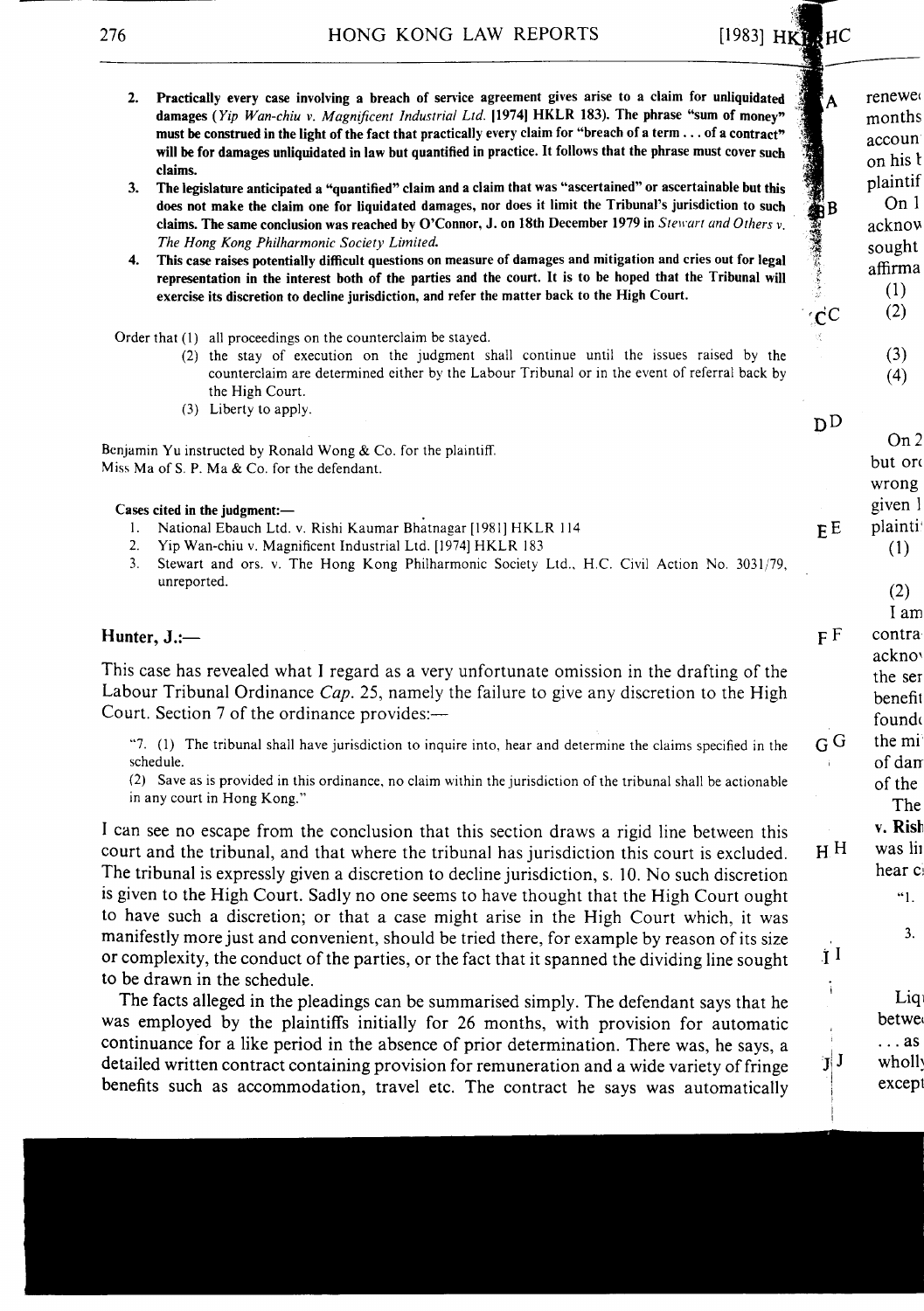$AA$ 

 $R$ **B** 

liquidated

f money"

contract"

:over such

le but this in to such

| Others v.                 |                         | acknowledged". No particulars of t           |
|---------------------------|-------------------------|----------------------------------------------|
|                           |                         | sought summary judgment. The de              |
| t for legal<br>bunal will |                         | affirmation, which:-                         |
|                           |                         | (1)<br>Admitted the debit balance            |
|                           | $\overline{\text{c}}$ C | (2)<br>Asserted a failure to credit tl       |
|                           |                         | of set off. Alternatively it so              |
| by the                    |                         | (3)<br>Claimed the balance betwee            |
| I back by                 |                         | (4)<br>Claimed damages for wrong             |
|                           |                         | with $14\frac{1}{2}$ months salary and       |
|                           | $\mathrm{D}\mathrm{D}$  | benefits.                                    |
|                           |                         | On 24th December 1982 the Mas                |
|                           |                         | but ordered a stay of execution or           |
|                           |                         | wrong in form having regard to the           |
|                           |                         | given leave to defend. But the pra           |
|                           | E E                     | plaintiffs then launched the present         |
|                           |                         | The striking out of the cou<br>(1)           |
| 3031 79.                  |                         | exclusive jurisdiction to dete               |
|                           |                         | The removal of the stay of $\epsilon$<br>(2) |
|                           |                         | I am quite unable to see any mer.            |
|                           | F F                     | contract of employment. The so-ca            |
|                           |                         | acknowledged between master and              |
| 3 of the                  |                         | the service agreement. The plaintif          |
| ie High                   |                         | benefit of a judgment therein. Th            |
|                           |                         | founded the counterclaim is potent           |
| ed in the                 | $_{\rm G}$ G            | the mill, one month's notice type of         |
|                           |                         | of damages and mitigation. The ca            |
| ctionable                 |                         | of the parties and the court. But I          |
|                           |                         | The defendant relied principally             |
| en this                   |                         | v. Rishi Kaumar Bhatnagar [1981]             |
| cluded.                   | $_{\rm H}$ H            | was limited to claims for liquidate          |
| cretion                   |                         | hear claims for unliquidated dama,           |
| t ought                   |                         | "1.<br>A claim for a sum of money which      |
| it was                    |                         | (a) the breach of a term, whether            |
| its size                  |                         | 3.<br>Notwithstanding paragraphs 1 an        |
| sought                    |                         | claim for a sum of money, or othe            |
|                           |                         | from a breach of contract or a bre           |
| that he                   |                         | Liquidated damages arise "whe                |
| omatic                    |                         | between them, fix the amount which           |
| says, a                   |                         | $\ldots$ as a genuine pre-estimate", per l   |
| f fringe                  |                         | wholly exceptional to find such a            |
| atically                  |                         | exceptional to obtain specific perfor        |
|                           |                         |                                              |
|                           |                         |                                              |
|                           |                         |                                              |
|                           |                         |                                              |

| renewed for the further 26 months but he was then dismissed when there was some $14\frac{1}{2}$ |
|-------------------------------------------------------------------------------------------------|
| months still to run. During the contractual period the plaintiffs kept a running ledger         |
| account in the defendant's name which was debited with various payments made to him or          |
| on his behalf. At the time of the defendant's dismissal this account showed a balance in the    |
| plaintiffs' favour of \$35,828.02.                                                              |
| On 14th October 1982 the plaintiffs issued a writ for this sum on "an account stated and        |
| acknowledged". No particulars of the stating or acknowledgment were given. The plaintiffs       |

ffs. fendant put in a defence and counter-claim, verified on

- in the account.
- he account with a sum of \$40,936 and a contractual right ought set off.
- n these two sums and
- gful dismissal. Full particulars were given of this starting then listing the financial effects of a wide range of fringe

ter gave the plaintiffs judgment on the claim under O. 14, i the counterclaim. This order would seem to me to be defence of set off raised and from my part I would have ctical effect was the same so there was no appeal. The t summons which asks principally for:-

- unterclaim on the basis that the Labour Tribunal has ermine it: and
- execution.

it in this application. The whole dispute arises out of the alled account stated and acknowledged was stated and servant, and the obligations in relation to it arose out of ff chose to sue in the High Court and has obtained the e pleadings are nearly complete in this court. If well tially large, and is quite different from the simple, run of f case. It raises potentially difficult questions on measure se cries out for legal representation in the interests both have found no escape from this statutory strait jacket.

on the decision of Roberts, C.J. in National Ebauch Ltd. HKLR 114, to the effect that the tribunal's jurisdiction d damages and that the High Court had jurisdiction to ges. The operative words in the schedule are:—

- h arises from-
- express or implied, of a contract of employment, ...

ad 2, the tribunal shall not have jurisdiction to hear and determine a erwise in respect of a cause of action, founded in tort whether arising each of duty imposed by a rule of common law or by an enactment."

re the parties to a contract, as part of the agreement h is to be paid by way of damages in the event of breach, McGregor on Damages 14th edition paragraph 341. It is provision in a service agreement. It is equally wholly rmance of a service agreement. It follows that practically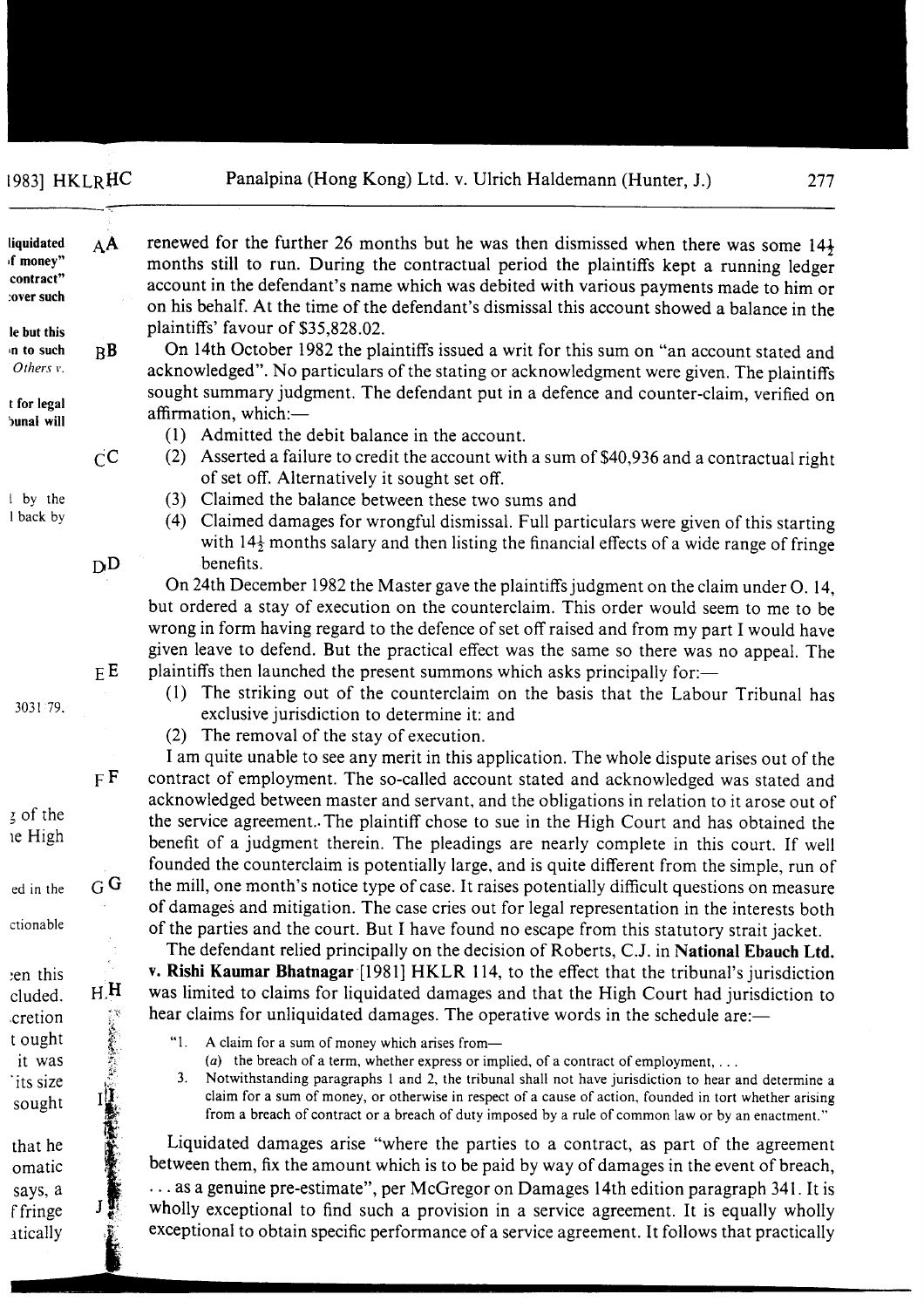À

 $\overline{B}$ 

D

 $E$ 

F

G

H

 $\overline{O}$ 

every case involving a *breach* of a service agreement gives rise to a claim for unliquidated damages, see Yip Wan-chiu v. Magnificent Industrial Ltd. [1974] HKLR 183. Section 8A of the Employment Ordinance (Cap. 57) may have added in Hong Kong a special category of statutory liquidated damages in certain circumstances. But this is only since 1975 and it cannot affect the construction of a 1970 ordinance.

But to say that damages are unliquidated is not to say that they are general in the pleading sense, or at large. With very few exceptions, e.g. loss of reputation, and more recently loss of a holiday, damages for breach of contract are not general but special, and have to be precisely particularised and quantified. Contracts of service are no exception to this. The claim here was thus properly particularised and quantified. In an attempt to defeat this application and to bring himself specifically within the National Ebauch decision the defendant applied for leave to amend the counterclaim (inter alia) by deleting the particulars. But when I pointed out that these particulars were essential to the claim, whether it was pursued in this court or before the Labour Tribunal, the application for leave to amend was abandoned.

In my judgment the phrase "sum of money" must be construed in the light of the fact that practically every claim for "breach of a term . . . of a contract" will be for damages unliquidated in law but quantified in practice. It follows, I think that the phrase must cover such claims. I agree with Roberts, C.J. that the legislature anticipated a "quantified" claim and a claim that was "ascertained" or ascertainable. But I regret that I cannot agree that this makes the claim one for liquidated damages, or that it limits the tribunal's jurisdiction to such claims. This conclusion seems to me to be supported by paragraph 3. No claim "founded in tort" can be for liquidated damages. It may contain a calculated or special damages element; but the bulk is likely to be for general damages. I am much comforted to know that the same conclusion was reached by O'Connor, J. on 18th December 1979 in Stewart and Others v. The Hong Kong Philharmonic Society Limited H.C. Civil Action No. 3031/79. Unfortunately as this decision was not reported, it was not cited to Roberts, C.J.

A further complicating feature arose in National Ebauch because the claim there could be put both in contract and in tort. This raised the further problem as to whether the claim was "founded" in tort: How that concept was to be tested when both claims were equally open: And whether divided jurisdiction was inevitable with the tribunal being compelled to hear one part and the High Court the other. Such futile barren arguments would also be avoided by the granting of discretion to the High Court.

I am therefore constrained by the rigidity of the ordinance to make orders quite contrary to the merits of the case. I can only hope that the tribunal itself may agree with me and exercise the discretion it alone has to decline jurisdiction, and refer the matter back. I have not been asked to interfere with the judgment on the claim and it would now be futile to do so. I now order:-

- (1) That all proceedings on the counterclaim be stayed. This seems to me sufficient, and preferable to striking out. It would facilitate revival if the matter should come back.
- (2) That the stay of execution on the judgment shall continue until the issues raised by the counterclaim are determined either by the Labour Tribunal or in the event of referral back by this court.
- (3) There is to be liberty to apply. I am not prepared to give the plaintiff any further security in relation to the judgment, which would yet further ignore both the defence of set off, and the counterclaim. This liberty to apply will enable the plaintiff to come back if the defendant should fail to pursue his claims with reasonable diligence.